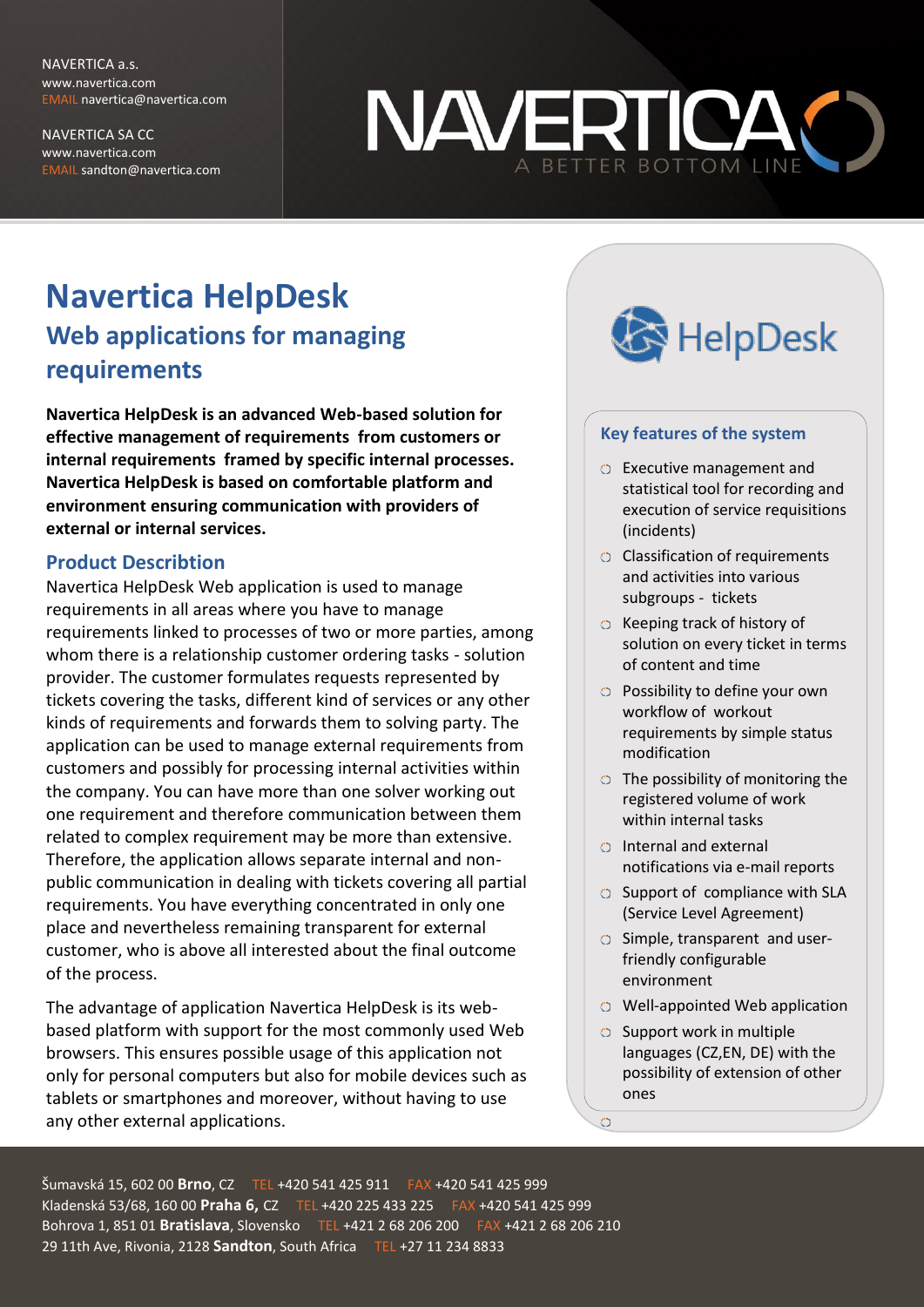HelpDesk is available in English, German and Czech, with the possibility of extension to other languages.

Filtered list of tickets can be quickly and easily exported to Microsoft Excel for further processing if needed. Transparent data model of SQL database offers the possibility to create advanced reports and evaluations of provided services.

## **General functionalities**

- $\circ$ Possibility of separate management of more individual customer´s projects
- $\circ$ Linear or tree structured views of report contents on tickets
- External storage (for customer) and internal storage (for private use) of communication related to  $\circ$ particular tickets
- Categorisation of communications content  $\circ$
- Work with notifications possibility to define individual notifications receivers throughout the ticket  $\circ$ lifecycle
- Priority setting for each of the provided services  $\circ$
- Ability to identify the substitute in case of the absence of responsible person  $\circ$
- Creation of structured detailed budgets for provided solutions  $\circ$
- Evidence of internal tasks, which belong to processed tickets with registration of carried out task to  $\circ$ worksheet
- Evaluation of estimated effectiveness of solution and delivered tasks  $\circ$
- Grouping of tickets the possibility of creating links between tickets  $\circ$
- Formatting messages by use of advanced WYSIWYG editor  $\circ$

| HelpDesk (NAVERTICA) |         |        | Ticket - search string                                        |                |              |             | Manual P Log out System language 7 Manual |            |         |   |  |
|----------------------|---------|--------|---------------------------------------------------------------|----------------|--------------|-------------|-------------------------------------------|------------|---------|---|--|
| <b>Tickets</b>       | $\odot$ |        |                                                               |                |              |             |                                           |            |         |   |  |
| All tickets          |         |        | <b>E</b> Tickets<br>Export to XLS<br>Add ticket C Reload list |                |              |             |                                           |            |         |   |  |
| Add ticket<br>Tasks  |         |        | <b>TICKET FILTER</b>                                          |                |              |             |                                           |            |         |   |  |
| Task drafts          |         |        | SAVE FILTERS                                                  |                |              |             |                                           |            |         |   |  |
| Task performances    |         |        | II SHOWED COLUMNS                                             |                |              |             |                                           |            |         |   |  |
| List of companies    | $\odot$ | Number | Name                                                          | Company        | Project code | Status      | A Created                                 | Importance | Urgency |   |  |
|                      |         | 27368  | NESS-CRM- Příprava na integraci                               | NAVERTICA a.s. | 15D-005      | Open        | 8/12/2015                                 | Regular    | Regular | ø |  |
| Projects             | $\odot$ | 27369  | NESS-CRM-Contract quote management                            | NAVERTICA a.s. | 15D-005      | Open        | 8/12/2015                                 | Regular    | Regular | ş |  |
| Helpdesk workers     | $\odot$ | 27370  | NESS-CRM-Quote sales configurator                             | NAVERTICA a.s. | 15D-005      | Open        | 8/12/2015                                 | Regular    | Regular | ş |  |
| Helpdesk setup       | $\odot$ | 27374  | NESS-NAV-Contract-Creator                                     | NAVERTICA a.s. | 15D-005      | Open        | 8/12/2015                                 | Regular    | Regular | š |  |
| Number series        | $\odot$ | 27376  | NESS-NAV-Sales Order workflow                                 | NAVERTICA a.s. | 15D-005      | Open        | 8/12/2015                                 | Regular    | Regular | š |  |
|                      |         | 27381  | NESS-NAV-Role                                                 | NAVERTICA a.s. | 15D-005      | Open        | 8/12/2015                                 | Regular    | Regular | š |  |
|                      |         | 27402  | NVR LGS-plánování expedice                                    | NAVERTICA a.s. | 15D-001      | Open        | 8/17/2015                                 | Regular    | Regular | ş |  |
|                      |         | 27403  | NVR LGS-Příprava expedice                                     | NAVERTICA a.s. | 15D-001      | Open        | 8/17/2015                                 | Regular    | Regular | š |  |
|                      |         | 27406  | NVR LGS-Odvolávky                                             | NAVERTICA a.s. | 15D-001      | Open        | 8/17/2015                                 | Regular    | Regular | š |  |
|                      |         | 27433  | BCZ:BCZ SRV WP 226                                            | NAVERTICA a.s. | 13u-027      | Open        | 8/19/2015                                 | Regular    | Regular | š |  |
|                      |         | 27435  | NUS2:WP NUS2 PUR 037                                          | NAVERTICA a.s. | 13u-027      | Open        | 8/19/2015                                 | Regular    | Regular | š |  |
|                      |         | 27468  | Součty položek - přidání možnosti seskupování                 | NAVERTICA a.s. | 15D-001      | In Progress | 8/25/2015                                 | Regular    | Regular | š |  |
|                      |         | 27530  | Sestava pro zobrazení úkolů servisu                           | NAVERTICA a.s. | 15D-001      | Open        | 8/27/2015                                 | Regular    | Regular | ş |  |
|                      |         | 27749  | Karta majetku - automatické plnění pole Účto skupina DM       | NAVERTICA a.s. | 15D-001      | In Progress | 9/16/2015                                 | Regular    | Regular | ₽ |  |
|                      |         | 27751  | Inventurní soupis die karty                                   | NAVERTICA a.s. | 15D-001      | In Progress | 9/16/2015                                 | Regular    | Regular |   |  |

#### **Technical specifications**

- ASP.NET web application executable in one of the supported web browsers including tablet or smartphone (Internet Explorer, Google Chrome, Firefox, Safari, Opera)
- Data processing within standard Microsoft SQL Server database environment
- Ability to export a basic overview of tickets to Microsoft Excel
- General Web Services ready for connection to external systems such as Microsoft Dynamics NAV and other systems enabling connection via web services
- Ability to operate within their own infrastructure or in hosting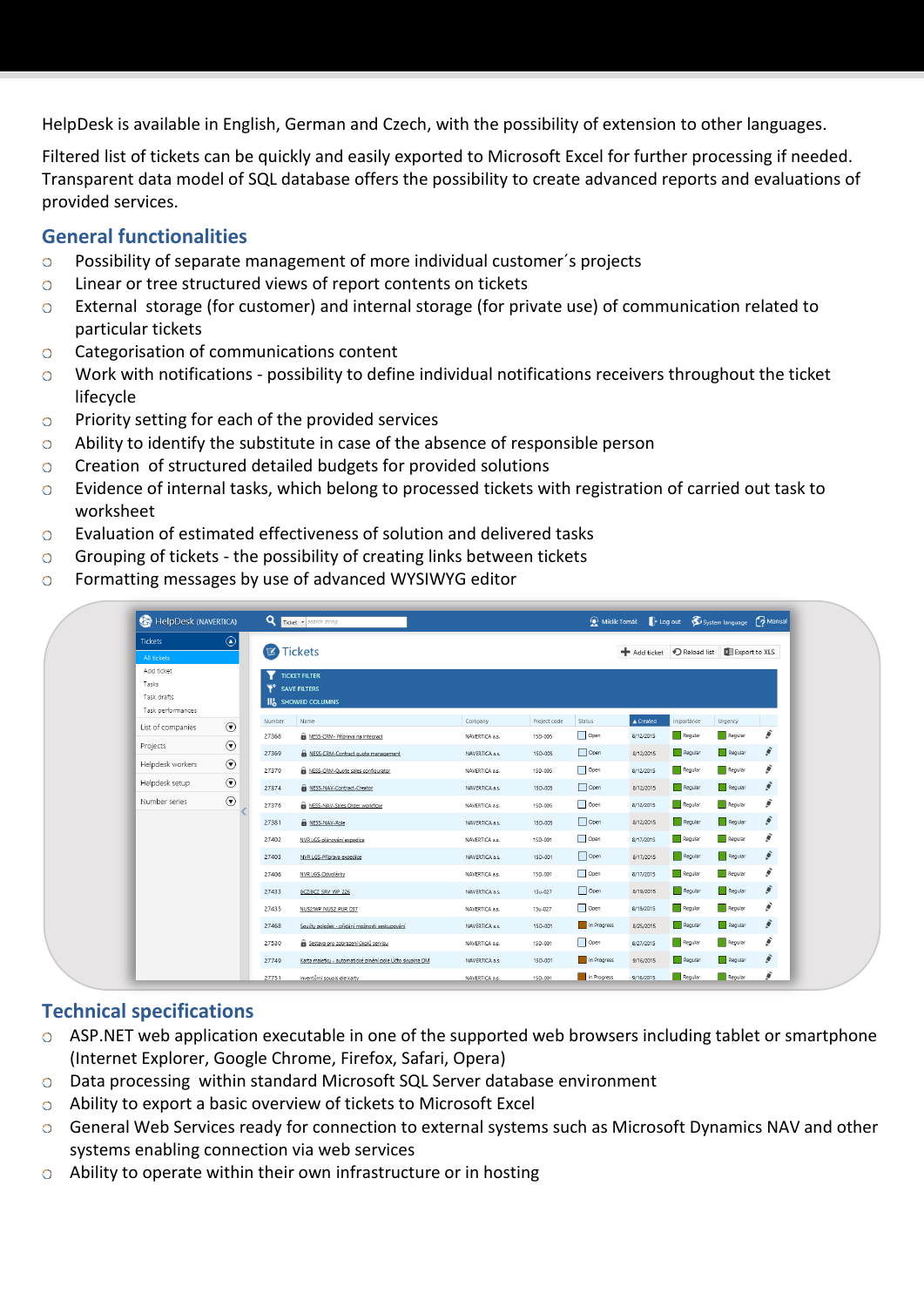## **Functions for HelpDesk users**

The workflow processing of individual tickets can be directly adjusted according to the specific requirements of service provider within the application by means configuration of individual registers. Appropriately designed and customizable system of ticketing statuses contributes to the integration of HelpDesk application to the in-house structure. The system is prepared in such a way, that it preserves the history of resolving the incidents.

The application can create for every ticket a detailed structured budget for ticket solution. Furthermore, this application can setup price list of all activities carried out. In addition, there is a possibility to adjust in detail concrete price of carried out activities and their unit prices.

You can keep task records linked to the solver tickets with specific deadlines for completion and timing evaluation. In addition, all tasks have statuses and therefore it helps to create appropriate processing workflow. Having a set of thus created tasks allows users to register their work entries. It is therefore a tool for evaluating the effectiveness of all HelpDesk staff.

Each user can store filters in order to overview tickets and thus improve effectiveness of handling individual requirements. Tickets overview can be also modified by users, which enables at any time to get quickly only pertinent information. For individual users the system of Roles and Permissions can be applied in order to distinguish ordinary users and application administrators.



#### **Functions for external customers**

Every customer registered in HelpDesk system can be assigned to more individual projects. Each project can be supported by co-operation of different group of users with varying degrees of permissions. HelpDesk user assigned to the role of "manager" can take advantage of the highest level of permission management and therefore he can create new users with the appropriate permissions. So service provider is not responsible to take care of customer's users administration.

There is a possibility to create new tickets by use of predefined templates. You can append to all tickets and contributions attachments (up to 50 MB). Display of tickets summary can be modified by each user separately (by use of filed or column selection).

It is possible to keep an eye on budgets related to individual tickets. Overview of already processed and subsequently closed activities (tickets) can be tracked back.